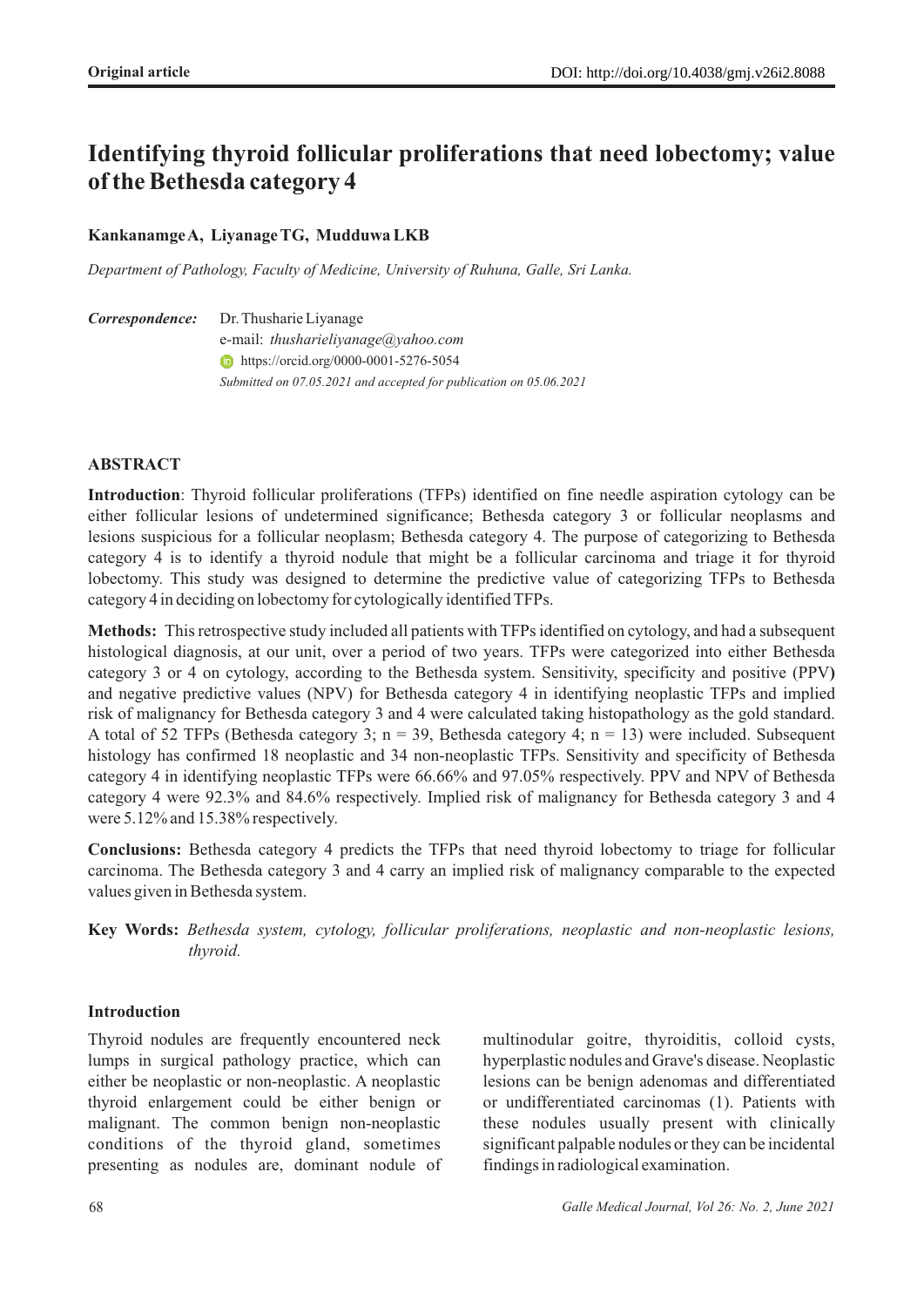Fine Needle Aspiration Cytology (FNAC) plays a pivotal role in the diagnosis of these thyroid lesions, and it has been identified as the method of choice among other modes of investigations (2). FNAC is accepted as an accurate, relatively inexpensive and rapid to diagnose thyroid lesions preoperatively. Its overall sensitivity and specificity are reported to be 95% and 98% respectively (3).

By using adequately sampled, well prepared smears, diffuse changes such as thyroiditis, colloid goitres as well as malignant lesions like papillary carcinoma, medullary thyroid carcinoma, anaplastic carcinoma and thyroid lymphoma can often be diagnosed. However, the pathologist has to be accurate in the preoperative cytological diagnosis of follicular lesions as the surgical management is different for the non-neoplastic and neoplastic proliferations. Final confirmation of the diagnosis of follicular carcinoma and adenoma are solely dependent on histological identification of capsular or vascular invasion following surgery (4). In addition, the presence of several differential diagnoses for the follicular cytoarchitectural pattern results in problems in interpreting follicular pattern in cytology. The various types of follicular lesions encountered in thyroid cytology have variable risk of malignancy. These include; hyperplastic nodules, follicular or Hürthle cell adenomas, follicular variant papillary thyroid carcinoma and the recently described indolent lesion; Non-Invasive Follicular Tumour with Papillary-like nuclear features (NIFTP) (4).

Although, it seems that accurate preoperative cytological diagnosis of a follicular lesion is a debatable issue, the cytoarchitectural details seen in a smear can be used as a screening test for follicular lesions of the thyroid. In this regard, the necessity for a standardized reporting system was felt extremely important, and the THY system has been used for this purpose up to 2017 in Sri Lanka.

According to the THY system, when the fine needle aspiration cytology of thyroid shows follicular pattern, it was diagnosed as Thy3 category i.e. follicular proliferation. Most of the pathologists in our setting used to favour the pattern of proliferation towards either a non-neoplastic process or a follicular neoplasm. However, there were no accepted uniform criteria to differentiate a follicular neoplasm from non- neoplastic lesion in the THY 3 category (5). This was agreed to be a major deficiency in the THY system as further management of these two types of follicular lesions are completely different. To address this deficiency, The Bethesda System in reporting thyroid cytopathology was introduced and it was adopted in reporting thyroid fine needle aspirations in our country too  $(6)$ .

The Bethesda system identifies six diagnostic categories (6). The category 1 includes nondiagnostic and unsatisfactory aspirates for reporting or cyst fluid only. The category 2 includes all benign thyroid lesions like colloid nodules, autoimmune thyroiditis, lymphocytic thyroiditis and granulomatous thyroiditis. Bethesda category 3 indicates atypia of undetermined significance or follicular lesion of undetermined significance. Bethesda category 4 includes all follicular neoplasms or suspicious for follicular neoplasm. Lesions which are suspicious for malignancy are included in the Bethesda category 5. All thyroid lesions with unequivocal cytological evidence of malignancy like papillary carcinoma, medullary carcinoma, anaplastic carcinoma, squamous cell carcinoma, metastatic carcinomas and lymphomas are included in the category 6.

In the Bethesda system, the category 3 and 4 are the newly introduced categories for thyroid cytology reporting in order to meet the aforementioned deficiency in the THY system (6). The Bethesda category 3 which denotes atypia of undetermined significance or the follicular lesion of undetermined significance recommends two management options, that is to follow up or to repeat FNAC. The category 4 which include follicular neoplasms or lesions suspicious of follicular neoplasm recommends lobectomy as the management (7). Moreover, there are standard criteria stated in the Bethesda system to categorize a follicular cytological pattern to either Bethesda category 3 or 4 (8).

Thus, adopting the Bethesda System in reporting thyroid cytopathology is expected to be helpful in better management of patients by improving preoperative identification of neoplastic follicular lesions which need lobectomy to identify possible follicular carcinoma (9).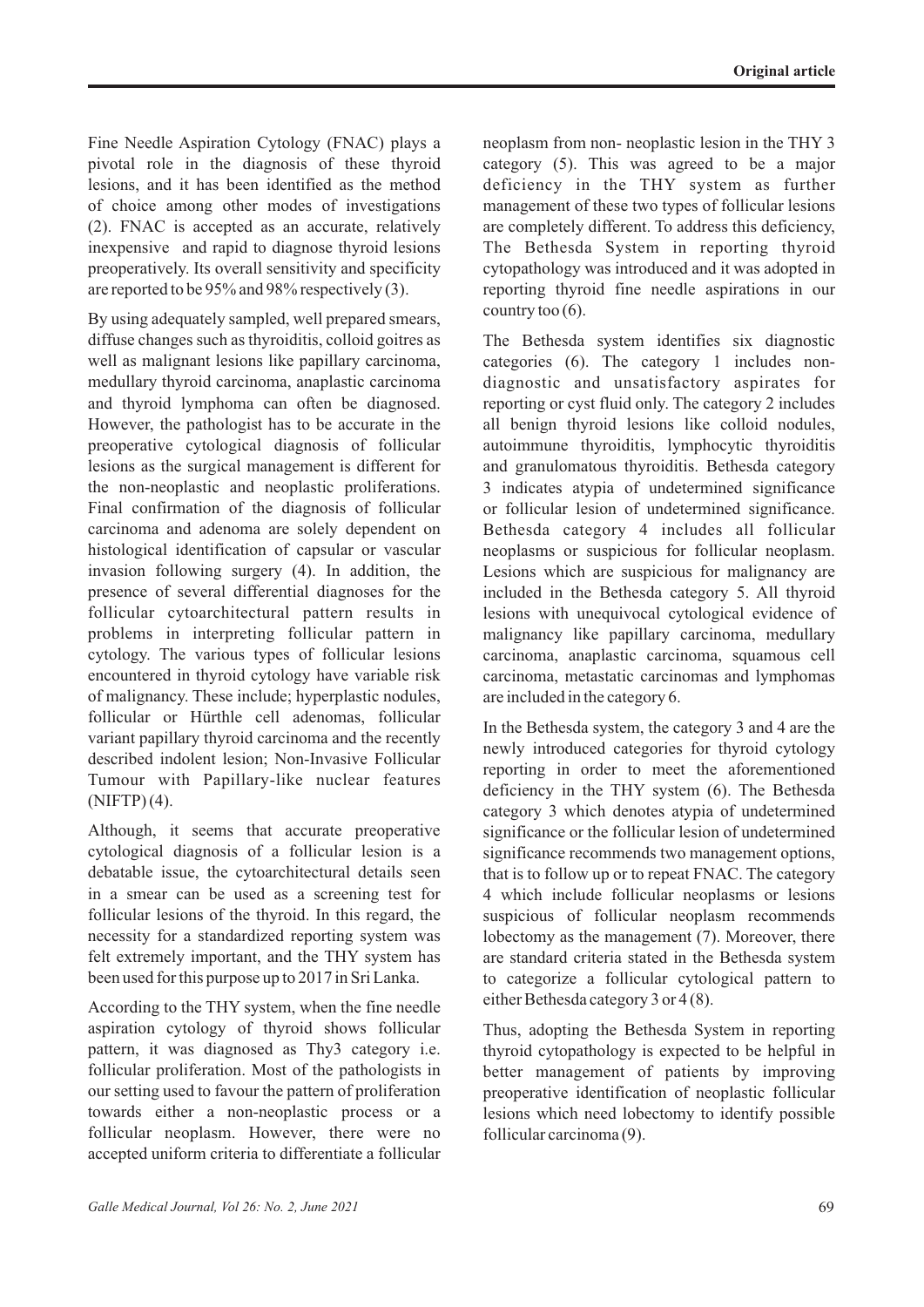Therefore, this study was designed to determine the validity of the Bethesda system in cytological differentiation of follicular neoplasms from nonneoplastic follicular lesions and to assess the risk of malignancy by each of the two categories; Bethesda 3 and 4.

## **Methods**

This retrospective study was carried out in the Department of Pathology, Faculty of Medicine, University of Ruhuna, Galle. This study included patients who were diagnosed to have follicular proliferations on cytology, either belonging to Thy3 category or Bethesda 3/4 categories at the Department of Pathology, Teaching Hospital Karapitiya and the Department of Pathology, Faculty of Medicine, University of Ruhuna. All patients subsequently underwent surgical management and received a histopathology report. Patients who were diagnosed from January 2017 to December 2018 were recruited for the study.

Patients who did not undergo surgical management for the cytologically detected follicular thyroid lesions and have not been issued with a histopathology report were excluded. Cases of Bethesda Category 3 (with no Thy 3 categorization) which were categorized into Bethesda 3 based on the presence of atypia without follicular proliferations were also excluded.

Smears from all cases of follicular proliferations were reassessed. The smears with faded staining were re-stained for reassessment. The reassessment was done by the first and the second authors independently and categorized them into either Bethesda category 3 or 4 according to the standard criteria for the Bethesda categorization (8). (Figures  $1 - 4$ ).

Any discrepancy between the two assessors were sorted by examining under a multi-head microscope arriving at a consensus on the Bethesda category. Both assessors were blinded to the original cytological and the histological diagnosis. Finally, the comparison between reclassified cytological cases and their relevant histological diagnosis (the gold standard) was done. On comparison, histology of the relevant lesion which was subjected to FNAC, was considered for the analysis and pathology of the rest of the specimen was assessed as background pathology only.

By correlating with histopathology, sensitivity, specificity and positive (PPV**)** and negative predictive values (NPV) for Bethesda Category 4, in identifying neoplastic TFPs and implied risk of malignancy for Bethesda Category 3 and Bethesda Category 4 were calculated.

Ethical approval for the study has been obtained from Ethical Review Committee, Faculty of Medicine, University of Ruhuna.

## **Results**

Seventy patients with cytologically diagnosed follicular proliferations in the thyroid gland were identified in these two centers during the period of two years. Histopathology reports were available only in 48 patients. As there were 4 patients within the total 48 patients with bilateral thyroid nodules and they had received separate cytology reports for those nodules as follicular proliferations at different times, every single clinical nodule was counted separately. Finally, a total of 52 cases of follicular proliferation in the thyroid gland were included. Among them, 39 cases (75%) were diagnosed as Bethesda category 3 and the other 13 cases (25%) were diagnosed as Bethesda category 4.

Subsequent histology has confirmed 18 neoplastic and 34 non-neoplastic thyroid follicular proliferations (Table 1). Comparison of the Bethesda category and the corresponding histological pattern of the follicular lesion is shown (Table 2).

These results were analysed to assess the validity of the Bethesda system in cytological differentiation of neoplastic and non-neoplastic follicular lesions. In order to assess the validity; sensitivity, specificity, positive predictive value and the negative predictive value of Bethesda 4 category in identifying neoplastic follicular lesions were calculated (Table 3).

Sensitivity of Bethesda category 4 was 66.66% and the specificity was 97.05%. Positive predictive value was 92.3% and negative predictive value was 84.6%. Implied risk of malignancy for Bethesda category 3 and Bethesda category 4 were 5.12% (2/39 x 100) and 15.38% (2/13 x 100) respectively.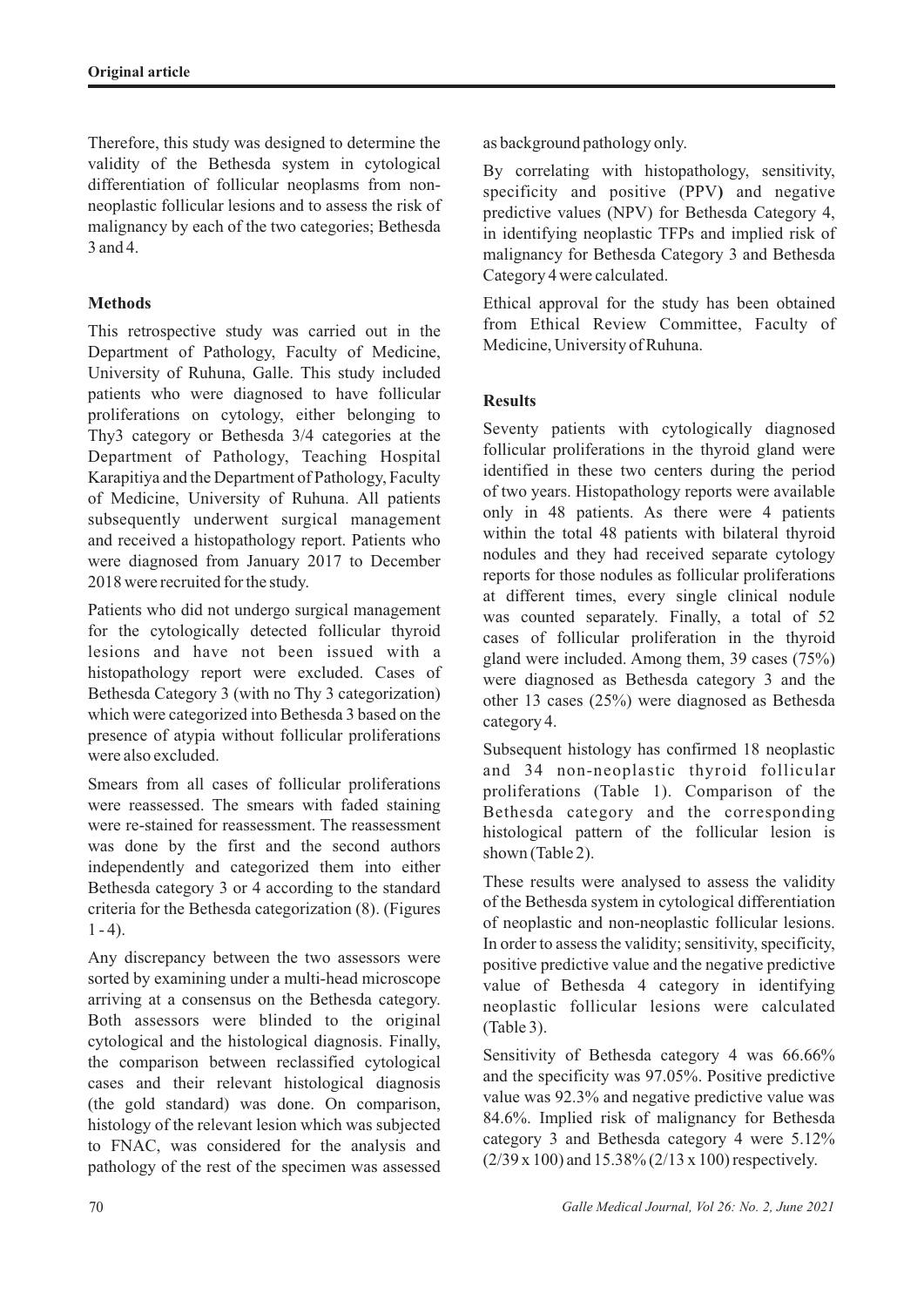

**Figure 1:** Follicular proliferation in cytology - Bethesda category 3 (Leishman stain, x 40)



**Figure 3:** Follicular proliferation in cytology - Bethesda category 4 (Leishman stain, x 40)



**Figure 2:** Follicular proliferation in cytology - Bethesda category 3 (Leishman stain, x 400)



**Figure 4:** Follicular proliferation in cytology - Bethesda category 4 (Leishman stain, x 400)

| <b>Histopathology</b> | <b>Bethesda Category</b> |            | <b>Total</b> |
|-----------------------|--------------------------|------------|--------------|
|                       | Bethesda 3               | Bethesda 4 |              |
| Neoplastic            | 6                        | 12         | 18           |
|                       | $15.4\%$                 | 92.3%      | 34.6%        |
| Non-neoplastic        | 33                       |            | 34           |
|                       | 84.6%                    | $7.7\%$    | 65.4%        |
| Total                 | 39                       | 13         | 52           |

**Table 1:** Comparison of the Bethesda category and corresponding histology (non-neoplastic and neoplastic status of the follicular lesion on histology)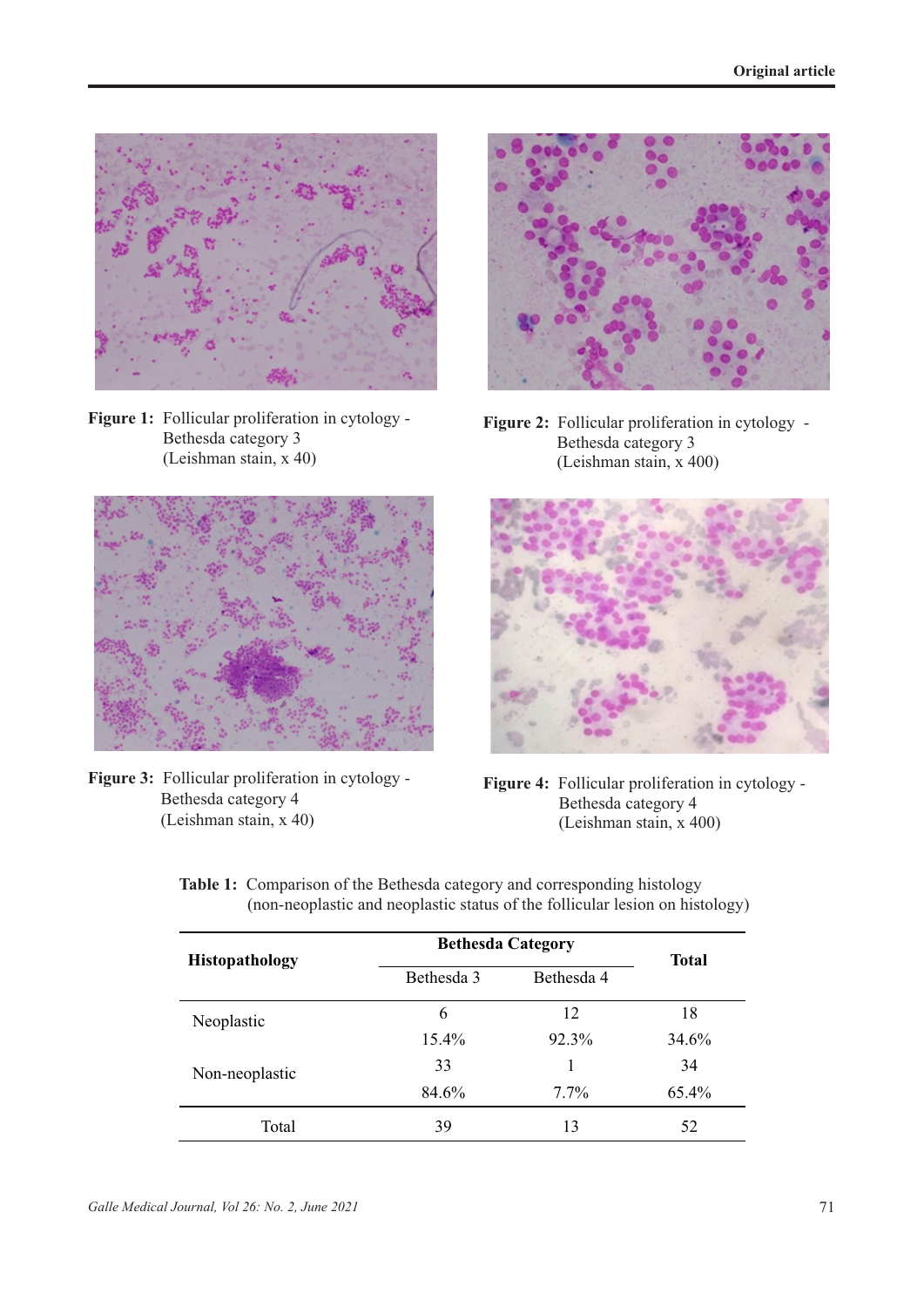| <b>Histopathology</b>                              | <b>Bethesda Category</b> |            | <b>Total</b> |
|----------------------------------------------------|--------------------------|------------|--------------|
|                                                    | Bethesda 3               | Bethesda 4 |              |
| Hyperplastic nodule                                | 18                       |            | 19           |
|                                                    | 46.2%                    | $7.7\%$    | 26.9%        |
| Autoimmune thyroiditis                             | 15                       | $\Omega$   | 15           |
|                                                    | 38.5%                    | $0.0\%$    | 28.8%        |
| Adenoma                                            | 4                        | 10         | 14           |
|                                                    | $10.3\%$                 | 76.9%      | 26,4%        |
| Carcinoma (follicular carcinoma, Hürthle cell      | 2                        | 2          | 4            |
| carcinoma, Follicular variant papillary carcinoma) | 5.1%                     | $15.4\%$   | $7.7\%$      |

**Table 2:** Comparison of Bethesda category and corresponding histological diagnosis of follicular lesions

**Table 3:** Assessment of the validity of Bethesda Category 4 in identifying neoplastic follicular lesions

| Cytology            | <b>Gold standard – Histology</b> |                              |              |  |
|---------------------|----------------------------------|------------------------------|--------------|--|
|                     | <b>Positive for Neoplasm</b>     | <b>Negative for Neoplasm</b> | <b>Total</b> |  |
| Bethesda Category 4 | True positives                   | False positives              |              |  |
| Positive            | 12                               |                              | 13           |  |
| Bethesda category 4 | False negatives                  | True negatives               | 39           |  |
| Negative            | 6                                | 33                           |              |  |
| Total               | 18                               | 34                           | 52           |  |

## **Discussion**

This study was carried out to investigate the value of Bethesda system on reporting thyroid cytology in deciding on the surgical intervention for cytologically identified follicular proliferations in thyroid gland in a tertiary care hospital. The current study sample of 52 follicular proliferations had 75% cases of Bethesda category 3 and 25% of Bethesda category 4. This finding was comparable with the findings of other studies, where cohort incidence rate of Bethesda 3 category was 4 times higher than Bethesda category 4 (8% and 2% respectively) (10).

The calculated sensitivity and specificity of Bethesda category 4 were, 66.66% and 97.05%. respectively. Further, Bethesda category 4 criteria has 97.05% specificity in excluding non- neoplastic follicular proliferations on cytology. Similarly, the positive and negative predictive value in identifying neoplastic follicular lesion by Bethesda category 4 were 92.3% and 84.6% respectively. This also explains that Bethesda category 4 criteria can specifically identify neoplastic follicular lesions in cytology, and there is 92% predictability of a lesion becoming neoplastic when a smear is assigned to Bethesda category 4.

In the same way, by looking at the cytology smear of a follicular lesion, a pathologist can predict with 92% probability that the lesion cannot be a neoplastic follicular lesion. That is, when a smear was categorized into Bethesda category 3, only 8 out of 100 cases need surgical intervention and remainder needs only the follow-up. This prevents unnecessary surgical intervention in patients with non-neoplastic thyroid follicular lesions.

The implied risk of malignancy for Bethesda category 3 was 5.12% and that for Bethesda category